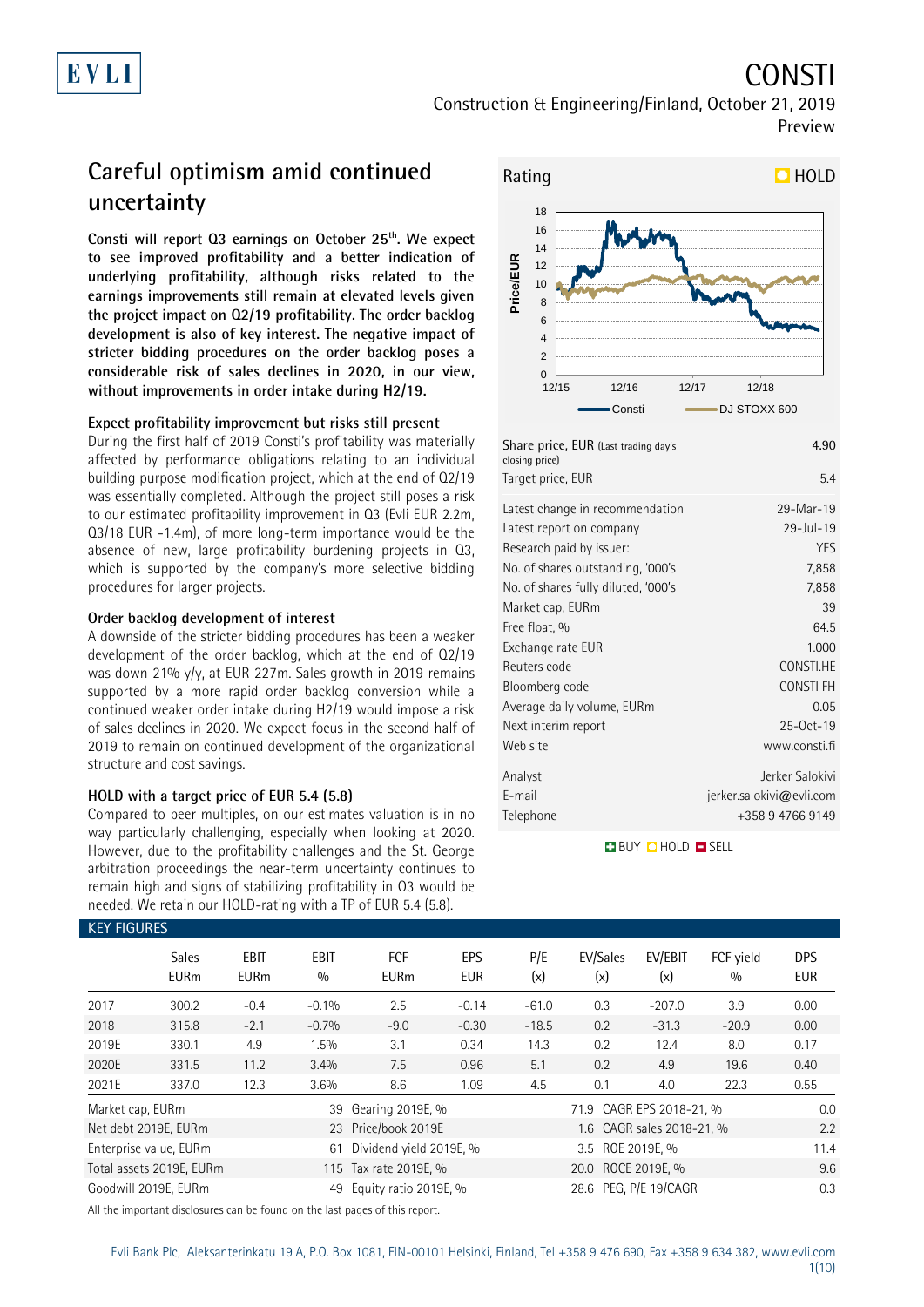# EVLI

# **CONSTI**

Construction & Engineering/Finland, October 21, 2019 Preview

| Consti                     | 2017     | Q1/18    | 02/18   |        | $Q3/18$ $Q4/18$ | 2018    | Q1/19   |        | 02/'19 03/'19E 04/'19E 2019E 2020E 2021E |         |         |             |         |
|----------------------------|----------|----------|---------|--------|-----------------|---------|---------|--------|------------------------------------------|---------|---------|-------------|---------|
| <b>Housing Companies</b>   |          | 17.9     | 25.1    | 28.9   | 32.4            | 104.3   | 28.3    | 27.7   | 27.5                                     | 31.4    | 114.9   | 118.0       | 122.0   |
| Corporations               |          | 26.0     | 33.1    | 33.2   | 42.0            | 134.3   | 27.6    | 31.7   | 33.0                                     | 42.0    | 134.4   | 132.0       | 130.0   |
| <b>Public Sector</b>       |          | 3.0      | 3.8     | 4.0    | 7.2             | 18.0    | 5.3     | 8.3    | 7.0                                      | 7.0     | 27.6    | 28.5        | 31.0    |
| <b>Building Technology</b> |          | 17.9     | 20.1    | 16.8   | 20.4            | 75.2    | 16.4    | 18.8   | 17.0                                     | 20.5    | 72.6    | 73.0        | 74.0    |
| Eliminations               |          | $-2.5$   | $-4.5$  | $-4.0$ | $-5.1$          | $-16.1$ | $-4.1$  | $-5.2$ | $-5.0$                                   | $-5.0$  | $-19.3$ | $-20.0$     | $-20.0$ |
| Net sales                  | 300.2    | 62.3     | 77.8    | 78.9   | 96.8            | 315.8   | 73.5    | 81.2   | 79.5                                     | 95.9    | 330.1   | 331.5 337.0 |         |
| change, %                  | 14.8%    | 8.7%     | $-1.3%$ | 1.4%   | 12.1%           | 5.2%    | 18.0%   | 4.4%   | 0.7%                                     | $-0.9%$ | 4.5%    | 0.4%        | 1.7%    |
| Operating profit           | $-0.4$   | $-0.2$   | 1.7     | $-1.4$ | $-2.2$          | $-2.2$  | $-0.4$  | 0.1    | 2.2                                      | 3.0     | 4.9     | 11.2        | 12.3    |
| -margin, %                 | $-0.1\%$ | $-0.4\%$ | 2.1%    | -1.8%  | $-2.3%$         | $-0.7%$ | $-0.5%$ | 0.1%   | 2.8%                                     | $3.1\%$ | 1.5%    | 3.4%        | 3.6%    |

|                                   | <b>MCAP</b> |        | EV/EBITDA |            | EV/EBIT    |       | P/E    |         | Div. yield |
|-----------------------------------|-------------|--------|-----------|------------|------------|-------|--------|---------|------------|
| <b>Construction companies</b>     | <b>MEUR</b> | 19E    | 20E       | <b>19E</b> | <b>20E</b> | 19E   | 20E    | 19E     | 20E        |
| YIT                               | 1152        | 11.6x  | 9.4x      | 14.4x      | 12.2x      | 12.7x | 9.9x   | $5.5\%$ | $5.7\%$    |
| lSRV Yhtiöt                       | 80          | 63.9x  | 19.2x     |            | 28.8x      |       |        | $0.0\%$ | 27.0 %     |
| Lehto Group                       | 122         |        | 13.5x     |            | 18.0x      |       | 8.4x   | $0.0\%$ | $3.7\%$    |
| <b>Skanska</b>                    | 7969        | 10.0x  | 10.5x     | 13.9x      | 14.3x      | 14.8x | 14.9x  | $3.2\%$ | $3.5\%$    |
| <b>NCC</b>                        | 1713        | 9.1x   | 7.6x      | 15.8x      | 11.7x      | 17.9x | 12.4x  | $3.7\%$ | $4.4\%$    |
| <b>Peab</b>                       | 2414        | 9.6x   | 9.0x      | 13.2x      | 12.3x      | 12.3x | 11.8x  | $4.9\%$ | $5.1\%$    |
| JM                                | 1644        | 11.3x  | 12.0x     | 11.2x      | 11.9x      | 12.2x | 12.9x  | $4.4\%$ | $4.5\%$    |
| <b>Veidekke</b>                   | 1344        | 8.8x   | 7.8x      | 15.0x      | 12.5x      | 13.1x | 11.5x  | $5.1\%$ | $5.2\%$    |
| Peer Group Average                | 2055        | 17.8x  | 11.1x     | 13.9x      | 15.2x      | 13.8x | 11.7x  | $3.4\%$ | $7.4\%$    |
| Peer Group Median                 | 1494        | 10.0x  | 9.9x      | 14.2x      | 12.4x      | 12.9x | 11.8x  | 4.1 %   | 4.8 %      |
| Consti (Evli est.)                | 39          | 7.0x   | 3.6x      | 12.4x      | 4.9x       | 14.3x | 5.1x   | 3.5%    | 8.2%       |
| Consti prem./disc. to peer median |             | $-30%$ | $-64%$    | $-12%$     | $-61%$     | 11%   | $-57%$ |         |            |

Source Bloomberg, Evli Research

| <b>Building installations and</b> | <b>MCAP</b> |        | EV/EBITDA |        | EV/EBIT | P/E    |        |            | Div. yield |
|-----------------------------------|-------------|--------|-----------|--------|---------|--------|--------|------------|------------|
| services companies                | <b>EUR</b>  | 19E    | 20E       | 19E    | 20E     | 19E    | 20E    | <b>19E</b> | 20E        |
| <b>Caverion</b>                   | 761         | 8.8x   | 6.7x      | 19.4x  | 12.4x   | 24.5x  | 13.7x  | $2.5\%$    | 3.9%       |
| Bravida Holding                   | 1689        | 11.3x  | 10.8x     | 14.3x  | 13.4x   | 18.9x  | 17.7x  | $2.4\%$    | $2.7\%$    |
| MITIE Group                       | 688         | 6.8x   | 6.5x      | 8.5x   | 8.1x    | 10.1x  | 9.3x   | $2.5\%$    | $2.5\%$    |
| liss                              | 4073        | 8.8x   | 8.4x      | 13.2x  | 12.3x   | 12.4x  | 11.5x  | 4.9 %      | $5.0\%$    |
| Bilfinger                         | 1199        | 7.9x   | 5.8x      | 14.8x  | 9.0x    | 16.3x  | 10.7x  | $3.7\%$    | $4.1\%$    |
| Peer Group Average                | 1682        | 8.7x   | 7.7x      | 14.0x  | 11.0x   | 16.4x  | 12.6x  | $3.2\%$    | $3.6\%$    |
| Peer Group Median                 | 1199        | 8.8x   | 6.7x      | 14.3x  | 12.3x   | 16.3x  | 11.5x  | $2.5\%$    | $3.9\%$    |
| Consti (Evli est.)                | 39          | 7.0x   | 3.6x      | 12.4x  | 4.9x    | 14.3x  | 5.1x   | 3.5%       | 8.2%       |
| Consti prem./disc. to peer median |             | $-21%$ | $-47%$    | $-13%$ | $-60%$  | $-12%$ | $-56%$ |            |            |

Source Bloomberg, Evli Research

Evli Bank Plc, Aleksanterinkatu 19 A, P.O. Box 1081, FIN-00101 Helsinki, Finland, Tel +358 9 476 690, Fax +358 9 634 382, [www.evli.com](http://www.evli.com/) 2(10)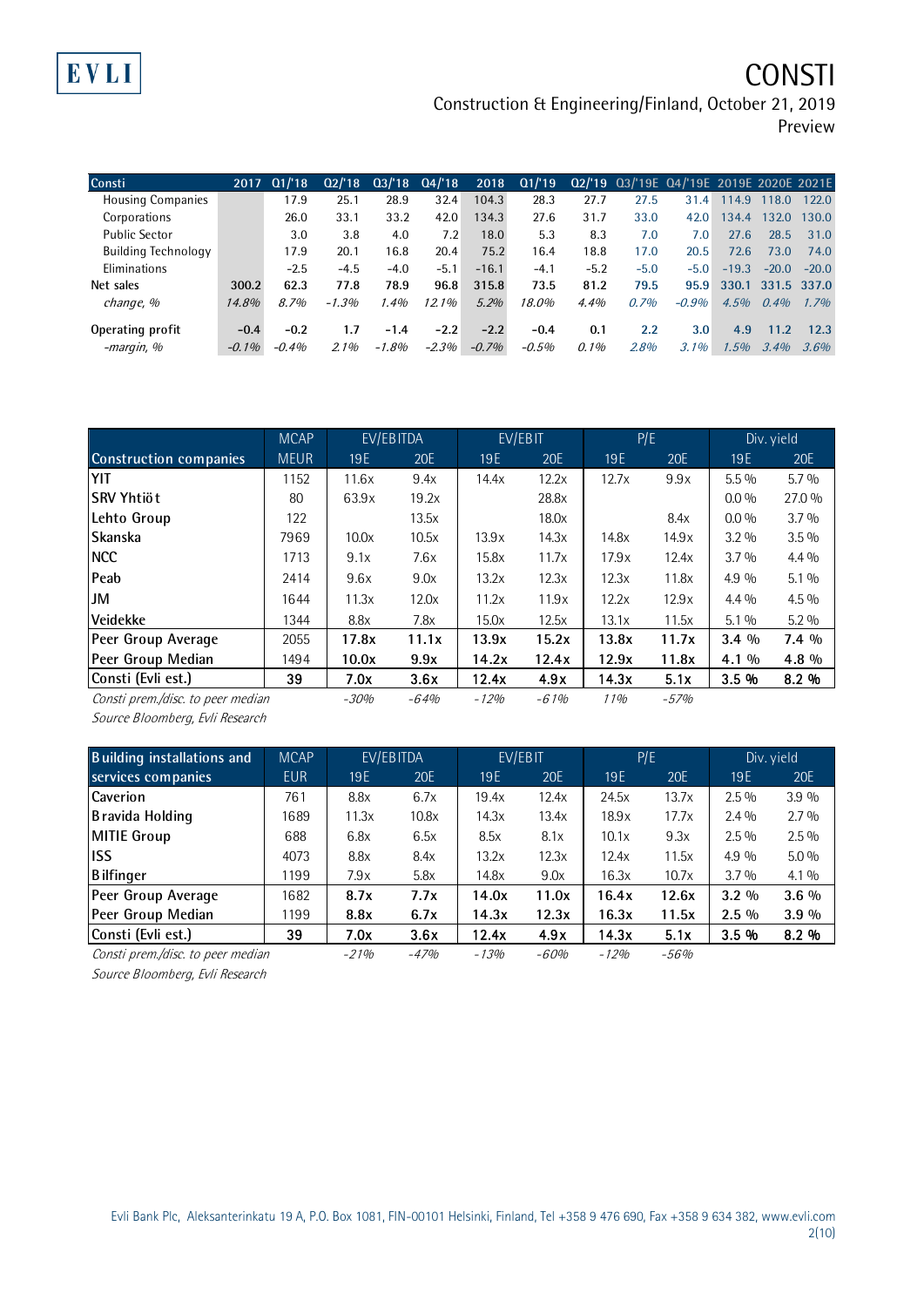| <b>INTERIM FIGURES</b>               |          |          |          |          |          |         |         |         |         |         |         |         |
|--------------------------------------|----------|----------|----------|----------|----------|---------|---------|---------|---------|---------|---------|---------|
| EVLI ESTIMATES, EURm                 | 201801   | 201802   | 201803   | 201804   | 2018     | 201901  | 201902  | 2019Q3E | 2019Q4E | 2019E   | 2020E   | 2021E   |
| Net sales                            | 62.3     | 77.8     | 78.9     | 96.8     | 315.8    | 73.5    | 81.2    | 79.5    | 95.9    | 330.1   | 331.5   | 337.0   |
| EBITDA                               | 0.2      | 2.1      | $-1.0$   | $-1.7$   | $-0.5$   | 0.5     | 1.0     | 3.2     | 4.0     | 8.8     | 15.3    | 16.4    |
| EBITDA margin (%)                    | 0.3      | 2.7      | $-1.3$   | $-1.8$   | $-0.1$   | 0.7     | 1.3     | 4.1     | 4.2     | 2.7     | 4.6     | 4.9     |
| EBIT                                 | $-0.2$   | 1.7      | $-1.4$   | $-2.2$   | $-2.1$   | $-0.4$  | 0.1     | 2.2     | 3.0     | 4.9     | 11.2    | 12.3    |
| EBIT margin (%)                      | $-0.4$   | 2.2      | $-1.8$   | $-2.2$   | $-0.7$   | $-0.5$  | 0.1     | 2.8     | 3.1     | 1.5     | 3.4     | 3.6     |
| Net financial items                  | $-0.2$   | $-0.2$   | $-0.2$   | $-0.2$   | $-0.7$   | $-0.2$  | $-0.4$  | $-0.3$  | $-0.3$  | $-1.2$  | $-1.3$  | $-1.1$  |
| Pre-tax profit                       | $-0.4$   | 1.5      | $-1.6$   | $-2.3$   | $-2.8$   | $-0.6$  | $-0.3$  | 1.9     | 2.7     | 3.7     | 9.9     | 11.2    |
| Tax                                  | 0.1      | $-0.3$   | 0.3      | 0.4      | 0.5      | 0.1     | 0.1     | $-0.4$  | $-0.5$  | $-0.7$  | $-2.0$  | $-2.2$  |
| Tax rate (%)                         | 18.9     | 19.7     | 20.0     | 17.4     | 17.9     | 20.1    | 19.6    | 20.0    | 20.0    | 20.0    | 20.0    | 20.0    |
| Net profit                           | $-0.3$   | 1.2      | $-1.3$   | $-1.9$   | $-2.3$   | $-0.5$  | $-0.3$  | 1.4     | 2.1     | 2.7     | 7.5     | 8.6     |
| <b>EPS</b>                           | $-0.04$  | 0.16     | $-0.17$  | $-0.25$  | $-0.30$  | $-0.06$ | $-0.04$ | 0.18    | 0.26    | 0.34    | 0.96    | 1.09    |
| EPS adjusted (diluted no. of shares) | $-0.04$  | 0.16     | $-0.17$  | $-0.25$  | $-0.30$  | $-0.06$ | $-0.04$ | 0.18    | 0.26    | 0.34    | 0.96    | 1.09    |
| Dividend per share                   | 0.00     | 0.00     | 0.00     | 0.00     | 0.00     | 0.00    | 0.00    | 0.00    | 0.00    | 0.17    | 0.40    | 0.55    |
| SALES, EURm                          |          |          |          |          |          |         |         |         |         |         |         |         |
| Housing Companies                    | 17.9     | 25.1     | 28.9     | 32.4     | 104.3    | 28.3    | 27.7    | 27.5    | 31.4    | 114.9   | 118.0   | 122.0   |
| Corporations                         | 26.0     | 33.1     | 33.2     | 42.0     | 134.3    | 27.6    | 31.7    | 33.0    | 42.0    | 134.4   | 132.0   | 130.0   |
| <b>Public Sector</b>                 | 3.0      | 3.8      | 4.0      | 7.2      | 18.0     | 5.3     | 8.3     | 7.0     | 7.0     | 27.6    | 28.5    | 31.0    |
| <b>Building Technology</b>           | 17.9     | 20.1     | 16.8     | 20.4     | 75.2     | 16.4    | 18.8    | 17.0    | 20.5    | 72.6    | 73.0    | 74.0    |
| Elimination                          | $-2.5$   | $-4.5$   | $-4.0$   | $-5.1$   | $-16.0$  | $-4.1$  | $-5.2$  | $-5.0$  | $-5.0$  | $-19.3$ | $-20.0$ | $-20.0$ |
| Total                                | 62.3     | 77.8     | 78.9     | 96.8     | 315.8    | 73.5    | 81.2    | 79.5    | 95.9    | 330.1   | 331.5   | 337.0   |
| SALES GROWTH, Y/Y %                  |          |          |          |          |          |         |         |         |         |         |         |         |
| Housing Companies                    | 0.0      | 0.0      | 0.0      | 0.0      | 0.0      | 58.6    | 10.2    | $-5.0$  | $-3.2$  | 10.1    | 2.7     | 3.4     |
| Corporations                         | 0.0      | 0.0      | 0.0      | 0.0      | 0.0      | 6.4     | $-4.3$  | $-0.5$  | 0.1     | 0.1     | $-1.8$  | $-1.5$  |
| <b>Public Sector</b>                 | 0.0      | 0.0      | 0.0      | 0.0      | 0.0      | 75.1    | 116.8   | 73.6    | $-2.1$  | 52.9    | 3.4     | $8.8\,$ |
| <b>Building Technology</b>           | 0.0      | 0.0      | 0.0      | 0.0      | 0.0      | $-8.4$  | $-6.9$  | 1.3     | 0.7     | $-3.4$  | 0.5     | 1.4     |
| Elimination                          | 53.0     | 97.5     | 15.1     | 53.8     | 50.4     | 67.8    | 16.8    | 25.1    | $-2.7$  | 20.4    | 3.5     | 0.0     |
| Group                                | $-100.0$ | $-100.0$ | $-100.0$ | $-100.0$ | $-100.0$ | 0.0     | 0.0     | 0.0     | 0.0     | 0.0     | 0.0     | 0.0     |
| Total                                | 8.7      | $-1.3$   | 1.4      | 12.1     | 5.2      | 18.0    | 4.4     | 0.7     | $-0.9$  | 4.5     | 0.4     | 1.7     |
| EBIT, EURm                           |          |          |          |          |          |         |         |         |         |         |         |         |
| Group                                | $-0.2$   | 1.7      | $-1.4$   | $-2.2$   | $-2.1$   | $-0.4$  | 0.1     | 2.2     | 3.0     | 4.9     | 11.2    | 12.3    |
| Total                                | $-0.2$   | 1.7      | $-1.4$   | $-2.2$   | $-2.1$   | $-0.4$  | 0.1     | 2.2     | 3.0     | 4.9     | 11.2    | 12.3    |
| EBIT margin, %                       |          |          |          |          |          |         |         |         |         |         |         |         |
| <b>Total</b>                         | $-0.4$   | 2.2      | $-1.8$   | $-2.2$   | $-0.7$   | $-0.5$  | 0.1     | 2.8     | 3.1     | 1.5     | 3.4     | $3.6\,$ |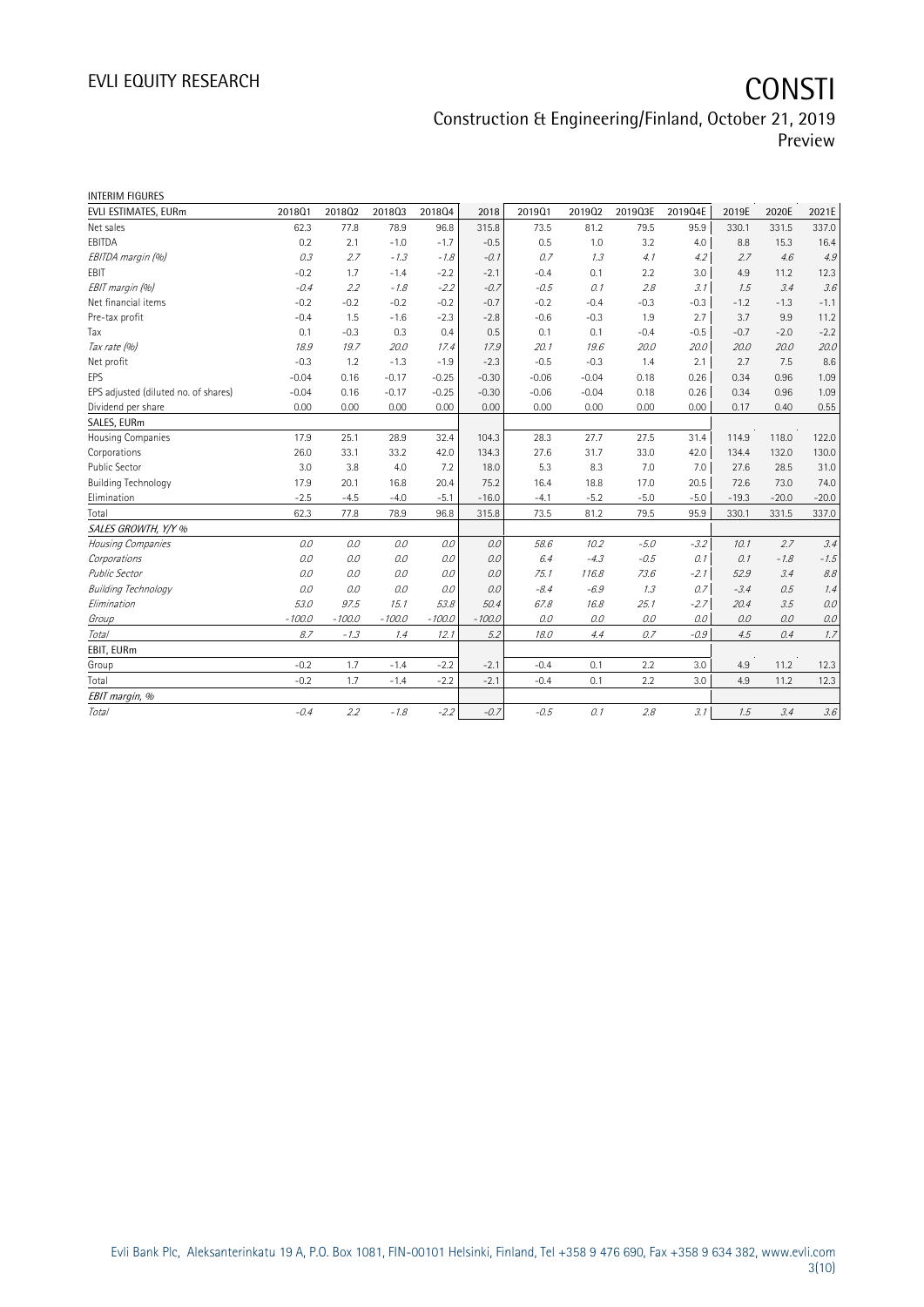# EVLI EQUITY RESEARCH **CONSTI**

### Construction & Engineering/Finland, October 21, 2019 Preview

| INCOME STATEMENT, EURm                   | 2014           | 2015           | 2016         | 2017           | 2018           | 2019E               | 2020E          | 2021E          |
|------------------------------------------|----------------|----------------|--------------|----------------|----------------|---------------------|----------------|----------------|
| Sales                                    | 215.9          | 256.2          | 261.5        | 300.2          | 315.8          | 330.1               | 331.5          | 337.0          |
| Sales growth (%)                         | 25.6           | 18.6           | 2.1          | 14.8           | 5.2            | 4.5                 | 0.4            | 1.7            |
| EBITDA                                   | 9.8            | 12.6           | 13.1         | 1.7            | $-0.5$         | 8.8                 | 15.3           | 16.4           |
| EBITDA margin (%)                        | 4.5            | 4.9            | 5.0          | 0.6            | $-0.1$         | 2.7                 | 4.6            | 4.9            |
| Depreciation                             | $-2.0$         | $-2.1$         | $-2.1$       | $-2.1$         | $-1.7$         | $-1.7$              | $-1.9$         | $-1.9$         |
| EBITA                                    | 7.8            | 10.5           | 10.9         | $-0.4$         | $-2.1$         | 4.9                 | 11.2           | 12.3           |
| Goodwill amortization / writedown        | 0.0            | 0.0            | 0.0          | 0.0            | 0.0            | 0.0                 | 0.0            | 0.0            |
| EBIT                                     | 7.8            | 10.5           | 10.9         | $-0.4$         | $-2.1$         | 4.9                 | 11.2           | 12.3           |
| EBIT margin (%)                          | 3.6            | 4.1            | 4.2          | $-0.1$         | $-0.7$         | 1.5                 | 3.4            | 3.6            |
| Reported EBIT                            | 7.8            | 8.4            | 10.9         | $-0.4$         | $-2.1$         | 4.9                 | 11.2           | 12.3           |
| EBIT margin (reported) (%)               | 3.6            | 3.3            | 4.2          | $-0.1$         | $-0.7$         | 1.5                 | 3.4            | 3.6            |
| Net financials                           | $-5.2$         | $-4.4$         | $-0.9$       | $-0.8$         | $-0.7$         | $-1.2$              | $-1.3$         | $-1.1$         |
| Pre-tax profit                           | 2.6            | 6.2            | 10.1         | $-1.2$         | $-2.8$         | 3.7                 | 9.9            | 11.2           |
| Taxes                                    | $-0.6$         | $-0.8$         | $-2.1$       | 0.1            | 0.5            | $-0.7$              | $-2.0$         | $-2.2$         |
| Minority shares                          | 0.0            | 0.0            | 0.0          | 0.0            | 0.0            | 0.0                 | 0.0            | 0.0            |
| Net profit                               | 2.0            | 3.3            | 8.0          | $-1.1$         | $-2.3$         | 2.7                 | 7.5            | 8.6            |
| Cash NRIs                                | 0.0            | $-2.1$         | 0.0          | 0.0            | 0.0            | 0.0                 | 0.0            | 0.0            |
| Non-cash NRIs                            | 0.0            | 0.0            | 0.0          | 0.0            | 0.0            | 0.0                 | 0.0            | 0.0            |
| <b>BALANCE SHEET, EURm</b>               |                |                |              |                |                |                     |                |                |
| Assets                                   |                |                |              |                |                |                     |                |                |
| Fixed assets                             | 7              | 6              | $\,6$        | 5              | $\overline{4}$ | 5                   | 5              | 5              |
| Goodwill                                 | 44             | 43             | 44           | 49             | 49             | 49                  | 49             | 49             |
| Right of use assets                      | $\mathbf 0$    | $\mathbf 0$    | $\mathbf 0$  | $\mathbf 0$    | $\overline{4}$ | $\overline{4}$      | $\overline{4}$ | $\overline{4}$ |
| Inventory                                | $\mathbf{1}$   | $\mathbf{1}$   | $\mathbf{1}$ | $\mathbf{1}$   | $\mathbf{1}$   | $\mathbf{1}$        | $\mathbf{1}$   | $\mathbf{1}$   |
| Receivables                              | 35             | 36             | 39           | 36             | 53             | 50                  | 50             | 51             |
| Liquid funds                             | 10             | $\overline{4}$ | $9\,$        | 10             | 3              | 7                   | 10             | 10             |
| Total assets                             | 96             | 91             | 98           | 101            | 115            | 115                 | 119            | 120            |
| Liabilities                              |                |                |              |                |                |                     |                |                |
| Shareholder's equity                     | $\mathbf{1}$   | 25             | 30           | 25             | 23             | 24                  | 30             | 35             |
| Minority interest                        | $\mathbf 0$    | $\mathbf 0$    | $\mathbf 0$  | $\mathbf 0$    | $\mathbf 0$    | $\mathbf 0$         | $\mathbf 0$    | $\mathbf 0$    |
| Convertibles                             | $\overline{0}$ | $\mathbf 0$    | $\mathbf{0}$ | $\mathbf 0$    | $\mathbf 0$    | 3                   | 3              | 3              |
| Lease liabilities                        | $\overline{0}$ | $\mathbf 0$    | $\mathbf{0}$ | $\mathbf 0$    | $\overline{4}$ | $\overline{4}$      | 4              | $\overline{4}$ |
| Deferred taxes                           | $\mathbf 0$    | $\mathbf 0$    | $\mathbf 0$  | $\circ$        | $\mathbf 0$    | $\mathsf{O}\xspace$ | $\mathbf 0$    | $\mathbf 0$    |
| Interest bearing debt                    | 55             | 21             | 21           | 22             | 23             | 22                  | 19             | 14             |
| Non-interest bearing current liabilities | 40             | 43             | 46           | 52             | 62             | 59                  | 59             | 60             |
| Other interest-free debt                 | $\overline{0}$ | $\mathbf 0$    | $\mathbf{0}$ | $\mathbf 0$    | $\mathbf 0$    | $\mathsf{O}\xspace$ | $\mathbf 0$    | $\mathbf 0$    |
| Total liabilities                        | 96             | 91             | 98           | 101            | 115            | 115                 | 119            | 120            |
| CASH FLOW, EURm                          |                |                |              |                |                |                     |                |                |
| + EBITDA                                 | 10             | 13             | 13           | $\overline{2}$ | $\mathbf 0$    | $\,9$               | 15             | 16             |
| - Net financial items                    | $-5$           | $-4$           | $-1$         | $-1$           | $-1$           | $-1$                | $-1$           | $-1$           |
| - Taxes                                  | $\mathbf 0$    | $-1$           | $-2$         | $\mathbf 0$    | $\mathbf 0$    | $-1$                | $-2$           | $-2$           |
| - Increase in Net Working Capital        | 8              | $\overline{2}$ | $\mathbf{0}$ | 8              | $-7$           | $\mathbf{1}$        | $\mathbf{0}$   | $\overline{0}$ |
| +/- Other                                | $\mathbf 0$    | $-2$           | $\mathbf 0$  | $-1$           | $\mathbf 0$    | $\mathsf{O}\xspace$ | $\mathbf 0$    | $\mathbf 0$    |
| = Cash flow from operations              | 12             | $\overline{7}$ | 11           | 8              | $-8$           | $\overline{7}$      | 12             | 13             |
| - Capex                                  | $-2$           | $-1$           | -3           | $-1$           | $-1$           | -4                  | $-4$           | $-4$           |
| - Acquisitions                           | $\mathbf 0$    | $\mathbf 0$    | $\mathbf 0$  | $-4$           | $\mathbf 0$    | $\mathbf 0$         | $\mathbf 0$    | $\mathbf 0$    |
| + Divestments                            | $\mathbf 0$    | $\overline{0}$ | $\mathbf{0}$ | $\circ$        | $\mathbf 0$    | $\mathbf 0$         | $\mathbf 0$    | $\overline{0}$ |
| = Free cash flow                         | 10             | $\,6\,$        | 8            | 3              | -9             | 3                   | 8              | 9              |
| +/- New issues/buybacks                  | $\mathbf{0}$   | 21             | $\mathbf 0$  | 1              | $\mathbf 0$    | $-2$                | $\mathbf 0$    | $\mathbf 0$    |
| - Paid dividend                          | $\mathbf 0$    | $\mathbf 0$    | $-3$         | $-4$           | $\mathbf 0$    | $\mathsf{O}\xspace$ | $-1$           | $-3$           |
| +/- Other                                | $\overline{0}$ | $-33$          | $\mathbf{0}$ | 1              | $\overline{2}$ | 3                   | $-3$           | $-5$           |
| Change in cash                           | 9              | $-6$           | 5            | $\mathbf{0}$   | $-6$           | 3                   | 3              | $\overline{0}$ |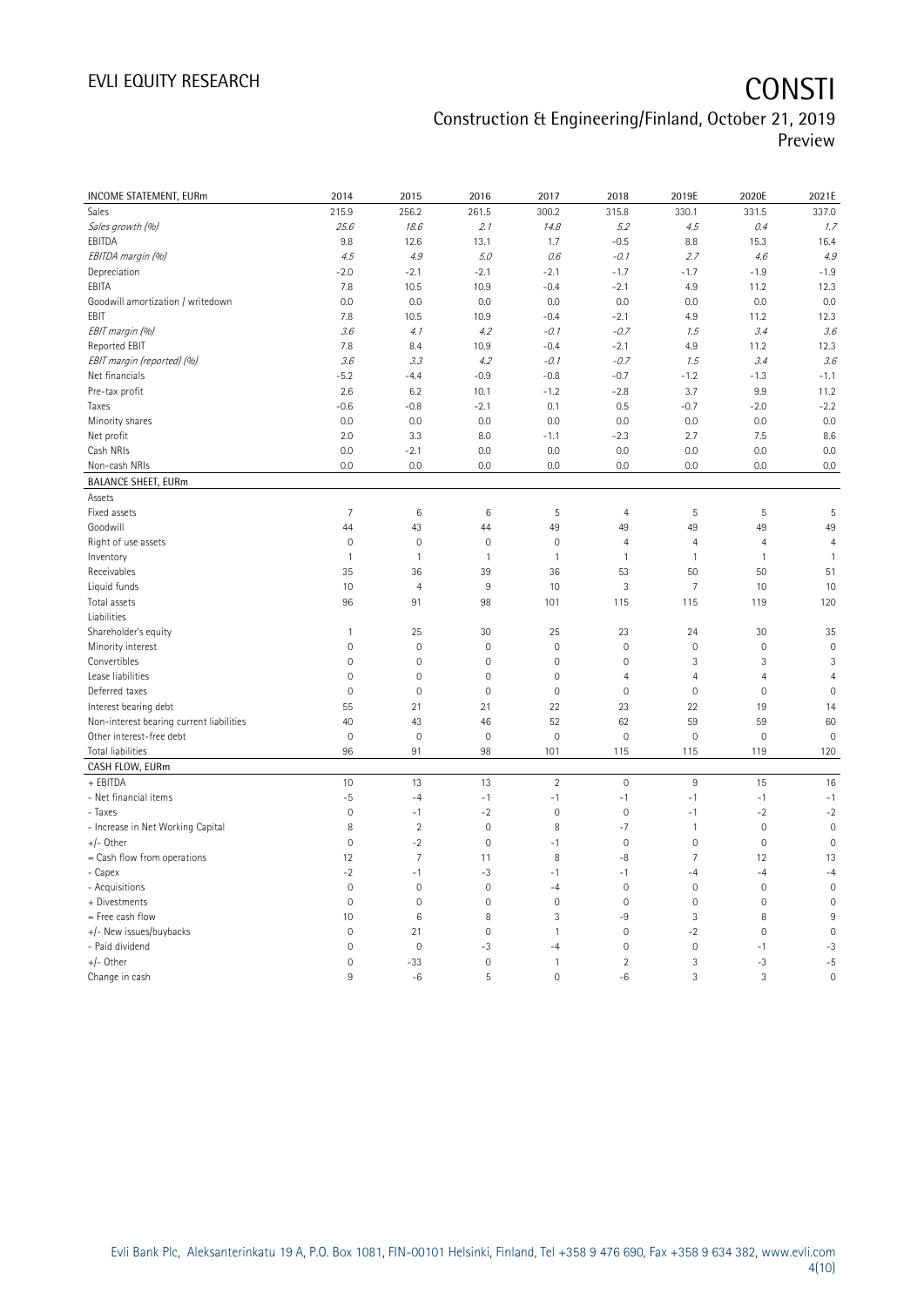| <b>KEY FIGURES</b>                             | 2015   | 2016   | 2017        | 2018        | 2019E          | 2020E  | 2021E  |
|------------------------------------------------|--------|--------|-------------|-------------|----------------|--------|--------|
| M-cap                                          | 73     | 112    | 66          | 43          | 39             | 39     | 39     |
| Net debt (excl. convertibles)                  | 17     | 12     | 12          | 23          | 19             | 13     | 8      |
| Enterprise value                               | 91     | 125    | 78          | 67          | 61             | 55     | 49     |
| Sales                                          | 256    | 262    | 300         | 316         | 330            | 332    | 337    |
| EBITDA                                         | 13     | 13     | $\sqrt{2}$  | $\mathbf 0$ | $\,9$          | 15     | 16     |
| EBIT                                           | 11     | 11     | $\mathbf 0$ | $-2$        | 5              | 11     | 12     |
| Pre-tax                                        | 6      | 10     | $-1$        | $-3$        | $\overline{4}$ | 10     | 11     |
| Earnings                                       | 5      | 8      | $-1$        | $-2$        | 3              | 8      | 9      |
| Equity book value (excl. minorities)           | 25     | 30     | 25          | 23          | 24             | 30     | 35     |
| Valuation multiples                            |        |        |             |             |                |        |        |
| EV/sales                                       | 0.4    | 0.5    | 0.3         | 0.2         | 0.2            | 0.2    | 0.1    |
| EV/EBITDA                                      | 7.2    | 9.5    | 45.3        | $-143.6$    | 7.0            | 3.6    | 3.0    |
| EV/EBITA                                       | 8.6    | 11.4   | $-207.0$    | $-31.3$     | 12.4           | 4.9    | 4.0    |
| EV/EBIT                                        | 8.6    | 11.4   | $-207.0$    | $-31.3$     | 12.4           | 4.9    | 4.0    |
| EV/OCF                                         | 13.0   | 11.5   | 10.0        | $-8.3$      | 8.2            | 4.7    | 3.8    |
| EV/FCFF                                        | 9.2    | 14.0   | 18.8        | $-9.2$      | 9.7            | 5.1    | 4.2    |
| P/FCFE                                         | 13.0   | 13.5   | 25.8        | $-4.8$      | 12.5           | 5.1    | 4.5    |
| P/E                                            | 13.6   | 14.1   | $-61.0$     | $-18.5$     | 14.3           | 5.1    | 4.5    |
| P/B                                            | 3.0    | 3.8    | 2.6         | 1.8         | 1.6            | 1.3    | 1.1    |
| Target EV/EBITDA                               | 0.0    | 0.0    | 0.0         | $O.O$       | 7.4            | 3.8    | 3.3    |
| Target EV/EBIT                                 | O.O    | 0.0    | 0.0         | 0.0         | 13.2           | 5.3    | 4.3    |
| Target EV/FCF                                  | O.O    | $O.O$  | 0.0         | 0.0         | 21.1           | 7.8    | 6.2    |
| Target P/B                                     | 0.0    | $O.O$  | 0.0         | 0.0         | 1.8            | 1.4    | 1.2    |
| Target P/E                                     | O.O    | 0.0    | 0.0         | $O.O$       | 15.8           | 5.6    | 4.9    |
| Per share measures                             |        |        |             |             |                |        |        |
| Number of shares                               | 7,615  | 7,621  | 7,621       | 7,858       | 7,858          | 7,858  | 7,858  |
| Number of shares (diluted)                     | 7,615  | 7,621  | 7,621       | 7,858       | 7,858          | 7,858  | 7,858  |
| EPS                                            | 0.70   | 1.05   | $-0.14$     | $-0.30$     | 0.34           | 0.96   | 1.09   |
| Operating cash flow per share                  | 0.92   | 1.42   | 1.02        | $-1.02$     | 0.95           | 1.49   | 1.64   |
| Free cash flow per share                       | 0.74   | 1.09   | 0.33        | $-1.15$     | 0.39           | 0.96   | 1.09   |
| Book value per share                           | 3.22   | 3.89   | 3.32        | 2.98        | 3.03           | 3.82   | 4.51   |
| Dividend per share                             | 0.39   | 0.54   | 0.00        | 0.00        | 0.17           | 0.40   | 0.55   |
| Dividend payout ratio, %                       | 55.4   | 51.5   | 0.0         | 0.0         | 50.0           | 41.7   | 50.0   |
| Dividend yield, %                              | 4.1    | 3.7    | 0.0         | 0.0         | 3.5            | 8.2    | 11.2   |
| FCF yield, %                                   | 7.7    | 7.4    | 3.9         | $-20.9$     | 8.0            | 19.6   | 22.3   |
| Efficiency measures                            |        |        |             |             |                |        |        |
| ROE                                            | 42.8   | 29.5   | $-3.9$      | $-9.6$      | 11.4           | 28.0   | 26.2   |
| ROCE                                           | 21.0   | 22.7   | $-0.6$      | $-4.2$      | 9.6            | 20.6   | 22.0   |
| Financial ratios                               |        |        |             |             |                |        |        |
| Inventories as % of sales                      | 0.2    | 0.2    | 0.2         | 0.2         | 0.2            | 0.2    | 0.2    |
| Receivables as % of sales                      | 14.2   | 14.7   | 12.1        | 16.8        | 15.0           | 15.0   | 15.0   |
| Non-interest bearing liabilities as % of sales | 16.9   | 17.5   | 17.3        | 19.5        | 17.9           | 17.9   | 17.9   |
| NWC/sales, %                                   | $-2.5$ | $-2.6$ | $-5.0$      | $-2.5$      | $-2.7$         | $-2.7$ | $-2.7$ |
| Operative CAPEX/sales, %                       | 0.5    | 1.0    | 0.5         | 0.3         | 1.3            | 1.3    | 1.3    |
| CAPEX/sales (incl. acquisitions), %            | 0.5    | 1.0    | $-0.8$      | 0.3         | 1.3            | 1.3    | 1.3    |
| FCFF/EBITDA                                    | 0.8    | 0.7    | 2.4         | 15.5        | 0.7            | 0.7    | 0.7    |
| Net debt/EBITDA, book-weighted                 | 1.4    | 0.9    | 7.0         | $-50.5$     | 2.2            | 0.9    | 0.5    |
| Debt/equity, market-weighted                   | 0.3    | 0.2    | 0.3         | 0.5         | 0.6            | 0.5    | 0.4    |
| Equity ratio, book-weighted                    | 31.4   | 34.8   | 28.8        | 24.4        | 28.6           | 27.9   | 32.2   |
| Gearing, %                                     | 70.9   | 40.8   | 47.7        | 100.0       | 71.9           | 39.8   | 20.1   |
|                                                |        |        |             |             |                |        |        |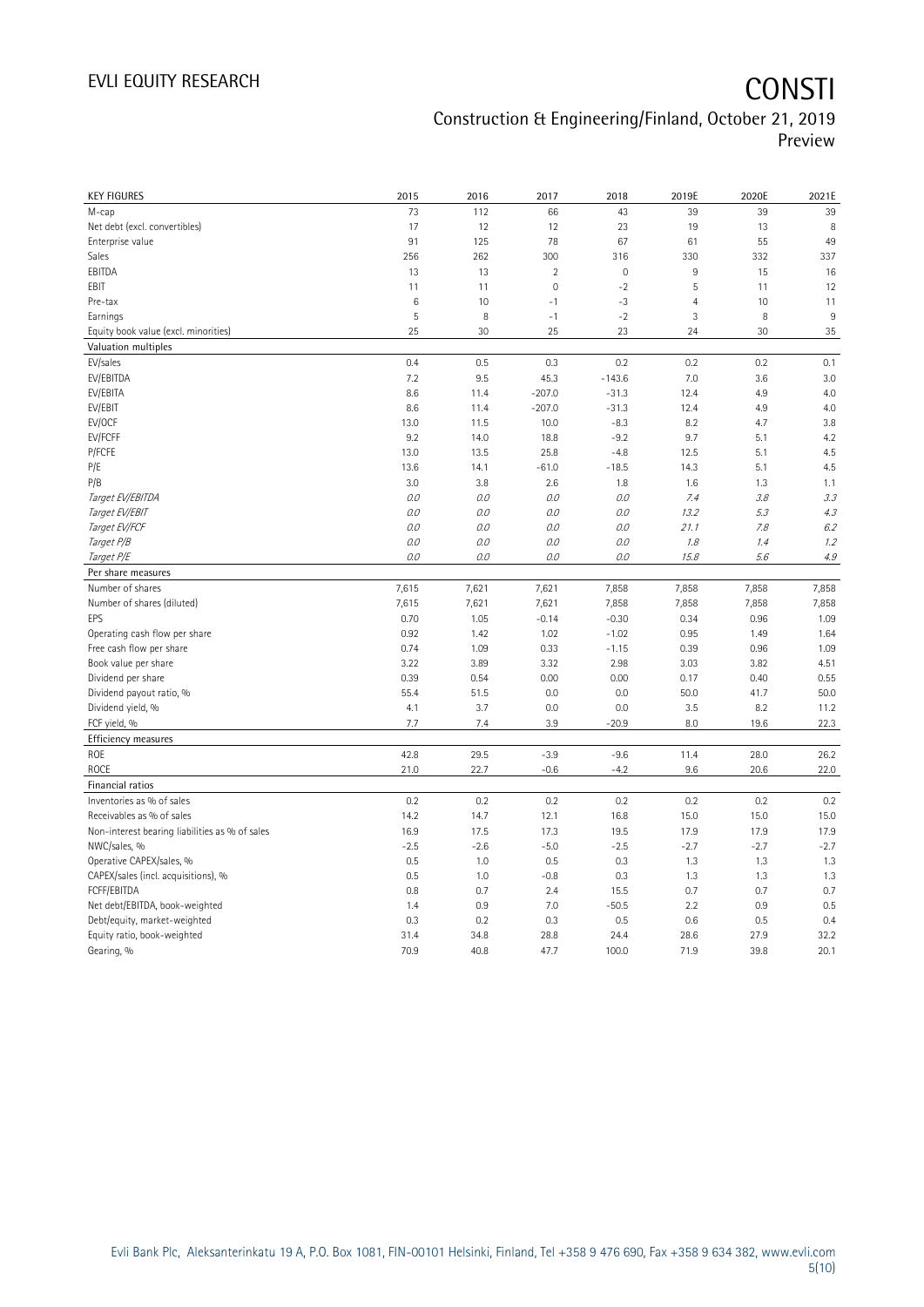COMPANY DESCRIPTION: Consti, listed on the Helsinki stock exchange in 2015, is one of the leading renovation and technical service companies in Finland. Consti has a comprehensive service offering covering technical building services, residential pipeline renovation, renovation contracting, building facade repair and maintenance, and other renovation and technical services for demanding residential and non-residential properties. Consti was established in 2008 to meet the growing need for repair and construction work.

### INVESTMENT CASE:

| <b>OWNERSHIP STRUCTURE</b>                      | SHARES    | <b>EURm</b> | 0/0  |
|-------------------------------------------------|-----------|-------------|------|
| Evli Finnish Small Cap Fund                     | 479,200   | 2.348       | 6.1% |
| Ilmarinen Mutual Pension Insurance Company      | 470,958   | 2.308       | 6.0% |
| Danske Invest Finnish Institutional Equity Fund | 425,818   | 2.087       | 5.4% |
| Korkeela Esa Sakari                             | 414,133   | 2.029       | 5.3% |
| Kivi Risto Juhani                               | 377,937   | 1.852       | 4.8% |
| OP-Finland Small Firms Fund                     | 307,977   | 1.509       | 3.9% |
| Kalervo Markku                                  | 298,692   | 1.464       | 3.8% |
| Korkeela Antti Petteri                          | 276,894   | 1.357       | 3.5% |
| Riikantorppa Oy                                 | 241,680   | 1.184       | 3.1% |
| Wipunen varainhallinta Oy                       | 200,000   | 0.980       | 2.5% |
| Ten largest                                     | 3,493,289 | 17.117      | 44%  |
| Residual                                        | 4,364,978 | 21.388      | 56%  |
| Total                                           | 7,858,267 | 38.506      | 100% |

EARNINGS CALENDAR

October 25, 2019 Q3 report

OTHER EVENTS

| COMPANY MISCELLANEOUS |     |
|-----------------------|-----|
| CEO: Esa Korkeela     | Ho  |
| CFO: Joni Sorsanen    | Tel |
| IR: Ismo Heikkilä     |     |

ppeatie 2, 6. krs, 00440 Helsinki, Finland el: +358 10 288 6000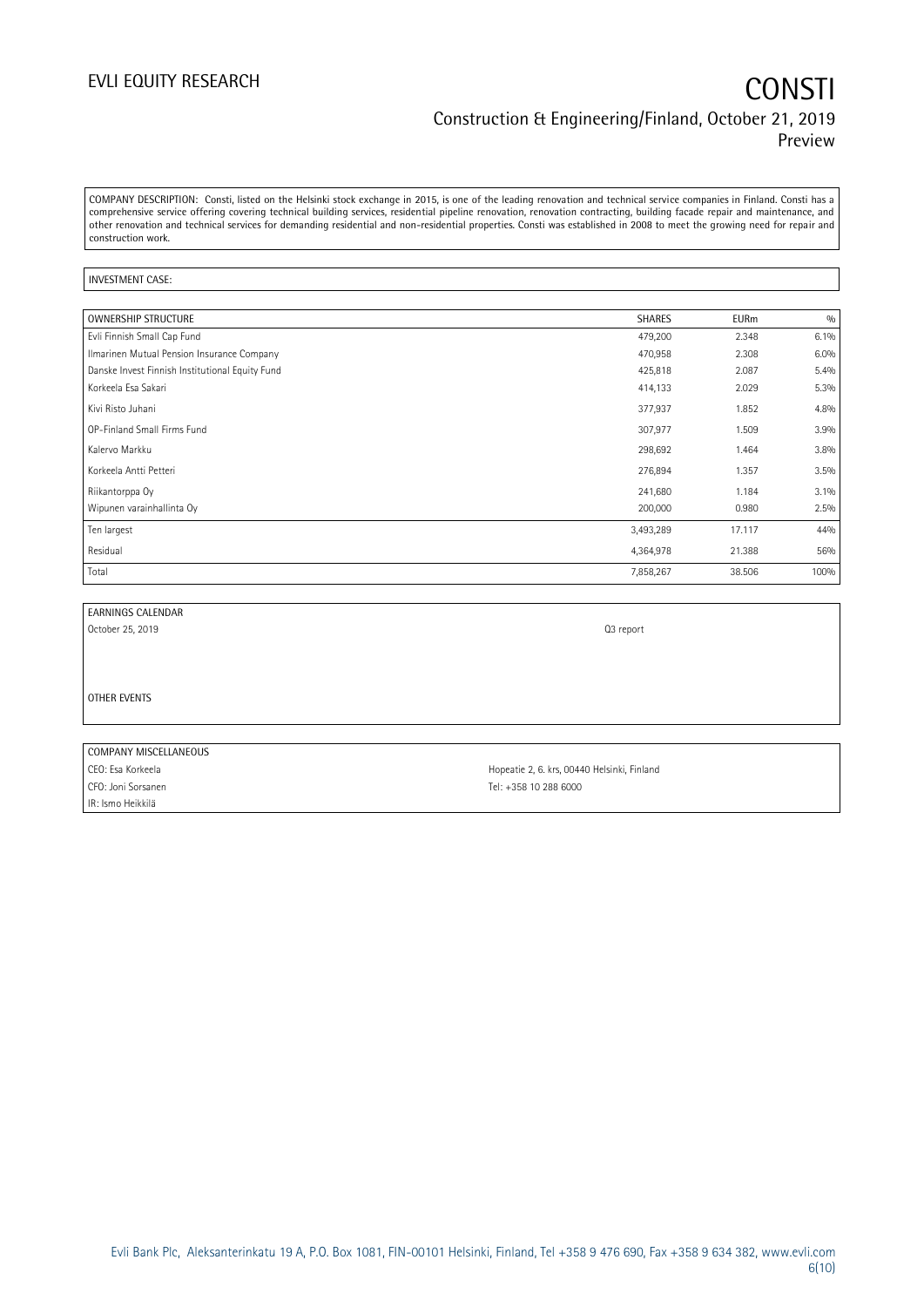DEFINITIONS

| P/E                                                                                                                                       | EPS                                                                      |
|-------------------------------------------------------------------------------------------------------------------------------------------|--------------------------------------------------------------------------|
|                                                                                                                                           |                                                                          |
| Price per share<br>Earnings per share                                                                                                     | Profit before extraord. items and taxes-income taxes + minority interest |
|                                                                                                                                           | Number of shares                                                         |
| P/BV                                                                                                                                      | <b>DPS</b>                                                               |
|                                                                                                                                           |                                                                          |
| Price per share<br>Shareholders' equity + taxed provisions per share                                                                      | Dividend for the financial period per share                              |
|                                                                                                                                           |                                                                          |
|                                                                                                                                           |                                                                          |
| Market cap                                                                                                                                | OCF (Operating cash flow)                                                |
|                                                                                                                                           |                                                                          |
| Price per share * Number of shares                                                                                                        | EBITDA - Net financial items - Taxes - Increase in working               |
|                                                                                                                                           | capital - Cash NRIs ± Other adjustments                                  |
|                                                                                                                                           |                                                                          |
| EV (Enterprise value)                                                                                                                     | FCF (Free cash flow)                                                     |
| Market cap + net debt + minority interest at market value -                                                                               |                                                                          |
| share of associated companies at market value                                                                                             | Operating cash flow - operative CAPEX - acquisitions + divestments       |
|                                                                                                                                           |                                                                          |
| EV/Sales                                                                                                                                  | FCF yield, %                                                             |
|                                                                                                                                           |                                                                          |
| Enterprise value                                                                                                                          | Free cash flow                                                           |
| <b>Sales</b>                                                                                                                              | Market cap                                                               |
|                                                                                                                                           |                                                                          |
| EV/EBITDA                                                                                                                                 | Operative CAPEX/sales                                                    |
|                                                                                                                                           |                                                                          |
| Enterprise value<br>Earnings before interest, tax, depreciation and amortization                                                          | Capital expenditure - divestments - acquisitions<br>Sales                |
|                                                                                                                                           |                                                                          |
| EV/EBIT                                                                                                                                   | Net working capital                                                      |
|                                                                                                                                           |                                                                          |
| Enterprise value                                                                                                                          | Current assets - current liabilities                                     |
| Operating profit                                                                                                                          |                                                                          |
| Net debt                                                                                                                                  | Capital employed/Share                                                   |
|                                                                                                                                           |                                                                          |
| Interest bearing debt - financial assets                                                                                                  | Total assets - non-interest bearing debt                                 |
|                                                                                                                                           | Number of shares                                                         |
|                                                                                                                                           |                                                                          |
| Total assets                                                                                                                              | Gearing                                                                  |
| Balance sheet total                                                                                                                       | Net debt                                                                 |
|                                                                                                                                           | Equity                                                                   |
|                                                                                                                                           |                                                                          |
| Div yield, %                                                                                                                              | Debt/Equity, %                                                           |
|                                                                                                                                           |                                                                          |
| Dividend per share<br>Price per share                                                                                                     | Interest bearing debt                                                    |
|                                                                                                                                           | Shareholders' equity $+$ minority interest $+$ taxed provisions          |
|                                                                                                                                           |                                                                          |
| Payout ratio, %                                                                                                                           | Equity ratio, %                                                          |
|                                                                                                                                           |                                                                          |
| Total dividends                                                                                                                           | Shareholders' equity $+$ minority interest $+$ taxed provisions          |
| Earnings before extraordinary items and taxes - income taxes + minority interest                                                          | Total assets - interest-free loans                                       |
|                                                                                                                                           |                                                                          |
| ROCE, %                                                                                                                                   | CAGR, %                                                                  |
|                                                                                                                                           |                                                                          |
|                                                                                                                                           |                                                                          |
| Profit before extraordinary items + interest expenses+ other financial costs<br>Balance sheet total - non-interest bearing debt (average) | Cumulative annual growth rate = Average growth per year                  |
|                                                                                                                                           |                                                                          |
| ROE, %                                                                                                                                    |                                                                          |
|                                                                                                                                           |                                                                          |
| Profit before extraordinary items and taxes - income taxes                                                                                |                                                                          |
| Shareholder's equity + minority interest + taxed provisions (average)                                                                     |                                                                          |
|                                                                                                                                           |                                                                          |
|                                                                                                                                           |                                                                          |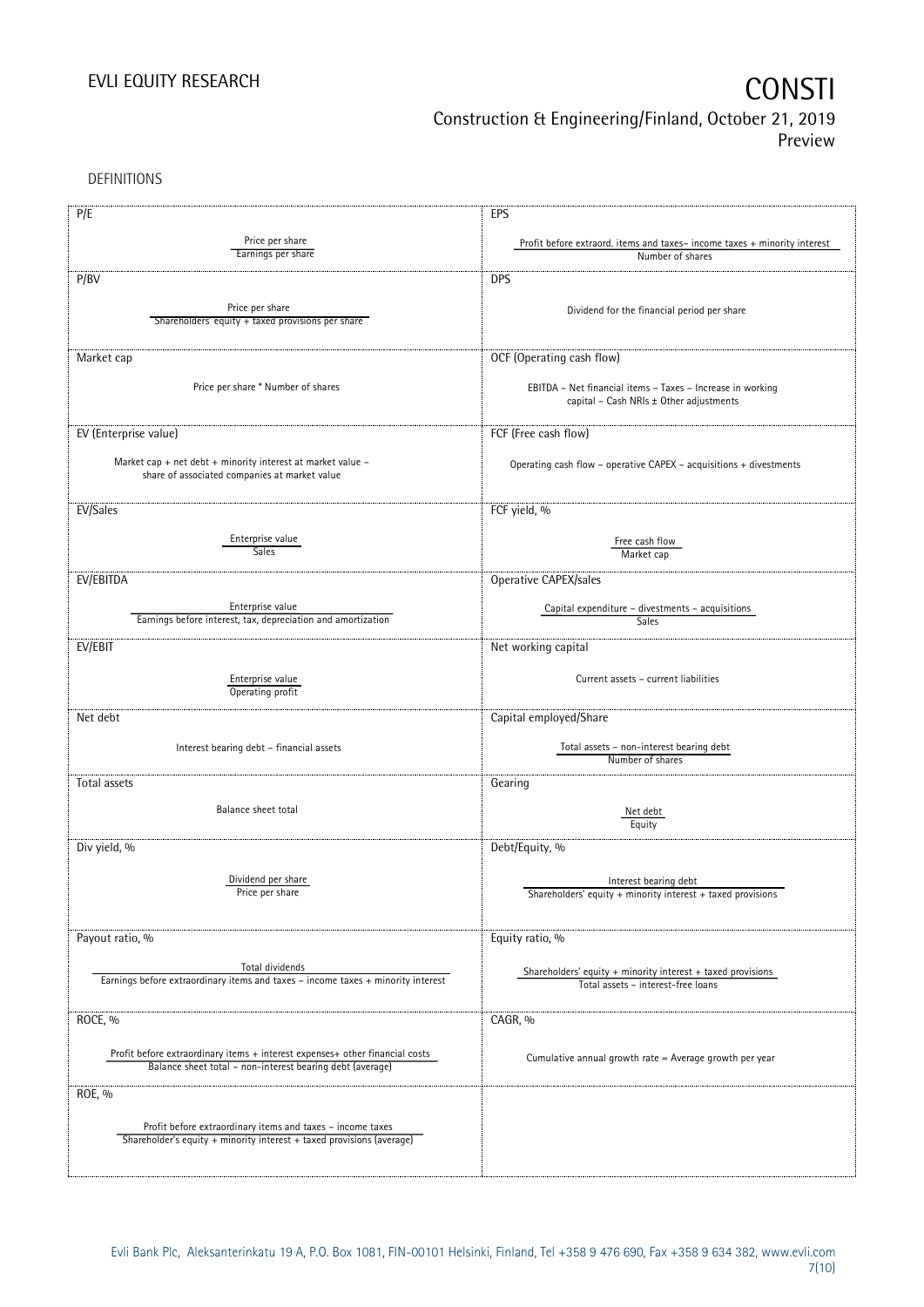## EVLI EQUITY RESEARCH **CONSTITUTE OF A CONSTITUTE OF A CONSTITUTE OF A CONSTITUTE OF A CONSTITUTE OF A CONSTITUTE** Construction & Engineering/Finland, October 21, 2019 Preview

### Important Disclosures

Evli Research Partners Plc ("ERP") uses 12-month target prices. Target prices are defined by utilizing analytical techniques based on financial theory including (but not limited to) discounted cash flow analysis and comparative valuation. The selection of valuation methods depends on different circumstances. Target prices may be altered on the basis of new information coming to light in the underlying company or changes in interest rates, changes in foreign exchange rates, other securities prices or market indices or outlook for the aforementioned factors or other factors that may change the conditions of financial markets. Recommendations and changes by analysts are available at [Analysts' recommendations and ratings revisions](https://research.evli.com/JasperAllModels.action?authParam=key;461&authParam=x;G3rNagWrtf7K&authType=3). Investment recommendations are defined as follows: Target price compared to share price Recommendation < -10 % SELL  $-10 - (+10) \%$  HOL<br>  $> 10 \%$  BUY  $> 10\%$ ERP's investment recommendation of the analyzed company is updated at least 2 timer per year. 60% 53% 50% 39% 40% 30% 20% 8% 10%  $0%$ Hold Sell Buy

The graph above shows the distribution of ERP's recommendations of companies under coverage in 1st of February 2019. If recommendation is not given, it is not mentioned here.

### Name(s) of the analyst(s): Salokivi

This research report has been prepared by Evli Research Partners Plc ("ERP" or "Evli Research"). ERP is a subsidiary of Evli Bank Plc. Production of the investment recommendation has been concluded on 21.10.2019, 9:00. This report has been published on 21.10.2019, 9:15.

None of the analysts contributing to this report, persons under their guardianship or corporations under their control have a position in the shares of the company or related securities.

The date and time for any price of financial instruments mentioned in the recommendation refer to the previous trading day's closing price(s) unless otherwise stated in the report.

Each analyst responsible for the content of this report assures that the expressed views accurately reflect the personal views of each analyst on the covered companies and securities. Each analyst assures that (s)he has not been, nor are or will be, receiving direct or indirect compensation related to the specific recommendations or views contained in this report.

Companies in the Evli Group, affiliates or staff of companies in the Evli Group, may perform services for, solicit business from, hold long or short positions in, or otherwise be interested in the investments (including derivatives) of any company mentioned in the publication or report.

Neither ERP nor any company within the Evli Group have managed or co-managed a public offering of the company's securities during the last 12 months prior to, received compensation for investment banking services from the company during the last 12 months prior to the publication of the research report.

ERP has signed an agreement with the issuer of the financial instruments mentioned in the recommendation, which includes production of research reports. This assignment has a limited economic and financial impact on ERP and/or Evli. Under the assignment ERP performs services including, but not limited to, arranging investor meetings or –events, investor relations communication advisory and production of research material.

ERP or another company within the Evli Group does not have an agreement with the company to perform market making or liquidity providing services.

For the prevention and avoidance of conflicts of interests with respect to this report, there is an information barrier (Chinese wall) between Investment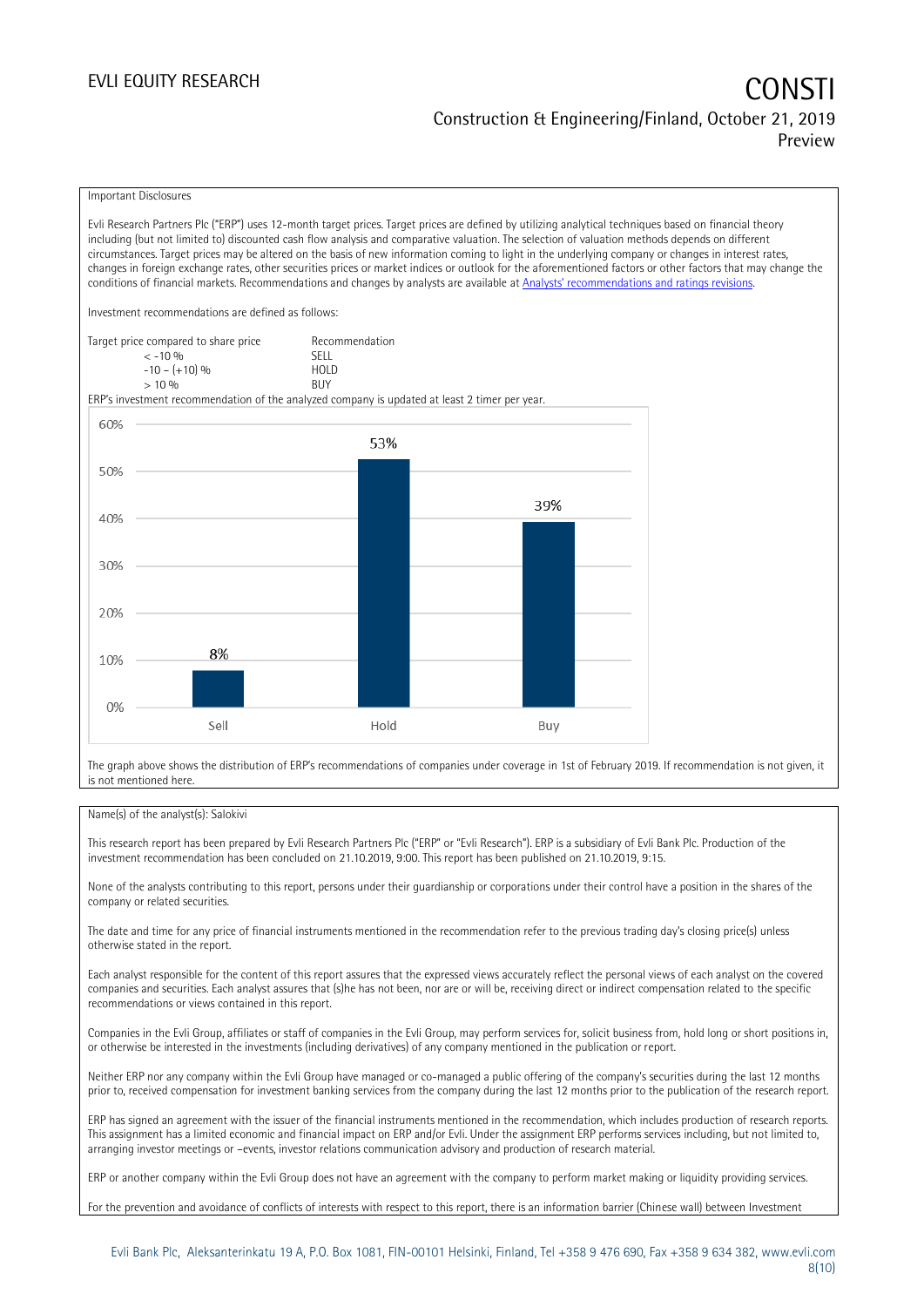## EVLI EQUITY RESEARCH **CONSTITUTE OF A CONSTITUTE OF A CONSTITUTE OF A CONSTITUTE OF A CONSTITUTE OF A CONSTITUTE** Construction & Engineering/Finland, October 21, 2019 Preview

Research and Corporate Finance units concerning unpublished investment banking services to the company. The remuneration of the analyst(s) is not tied directly or indirectly to investment banking transactions or other services performed by Evli Bank Plc or any company within Evli Group.

This report has been disclosed to the company prior to its dissemination. The company has not made any amendments to its contents. Selected portions of the report were provided to the company for fact checking purposes only.

This report is provided and intended for informational purposes only and may not be used or considered under any circumstances as an offer to sell or buy any securities or as advice to trade any securities.

This report is based on sources ERP considers to be correct and reliable. The sources include information providers Reuters and Bloomberg, stock-exchange releases from the companies and other company news, Statistics Finland and articles in newspapers and magazines. However, ERP does not guarantee the materialization, correctness, accuracy or completeness of the information, opinions, estimates or forecasts expressed or implied in the report. In addition, circumstantial changes may have an influence on opinions and estimates presented in this report. The opinions and estimates presented are valid at the moment of their publication and they can be changed without a separate announcement. Neither ERP nor any company within the Evli Group are responsible for amending, correcting or updating any information, opinions or estimates contained in this report. Neither ERP nor any company within the Evli Group will compensate any direct or consequential loss caused by or derived from the use of the information represented in this publication.

All information published in this report is for the original recipient's private and internal use only. ERP reserves all rights to the report. No part of this publication may be reproduced or transmitted in any form or by any means, electronic, mechanical, photocopying, recording or otherwise, or stored in any retrieval system of any nature, without the written permission of ERP.

This report or its copy may not be published or distributed in Australia, Canada, Hong Kong, Japan, New Zealand, Singapore or South Africa. The publication or distribution of this report in certain other jurisdictions may also be restricted by law. Persons into whose possession this report comes are required to inform themselves about and to observe any such restrictions.

Evli Bank Plc is not registered as a broker-dealer with the U. S. Securities and Exchange Commission ("SEC"), and it and its analysts are not subject to SEC rules on securities analysts' certification as to the currency of their views reflected in the research report. Evli Bank is not a member of the Financial Industry Regulatory Authority ("FINRA"). It and its securities analysts are not subject to FINRA's rules on Communications with the Public and Research Analysts and Research Reports and the attendant requirements for fairness, balance and disclosure of potential conflicts of interest. This research report is only being offered in U.S. by Auerbach Grayson & Company, LLC (Auerbach Grayson) to Major U.S. Institutional Investors and is not available to, and should not be used by, any U.S. person or entity that is not a Major U.S. Institutional Investor. Auerbach Grayson is a broker-dealer registered with the U.S. Securities and Exchange Commission and is a member of the FINRA. U.S. entities seeking more information about any of the issuers or securities discussed in this report should contact Auerbach Grayson. The securities of non-U.S. issuers may not be registered with or subject to SEC reporting and other requirements.

ERP is not a supervised entity but its parent company Evli Bank Plc is supervised by the Finnish Financial Supervision Authority.